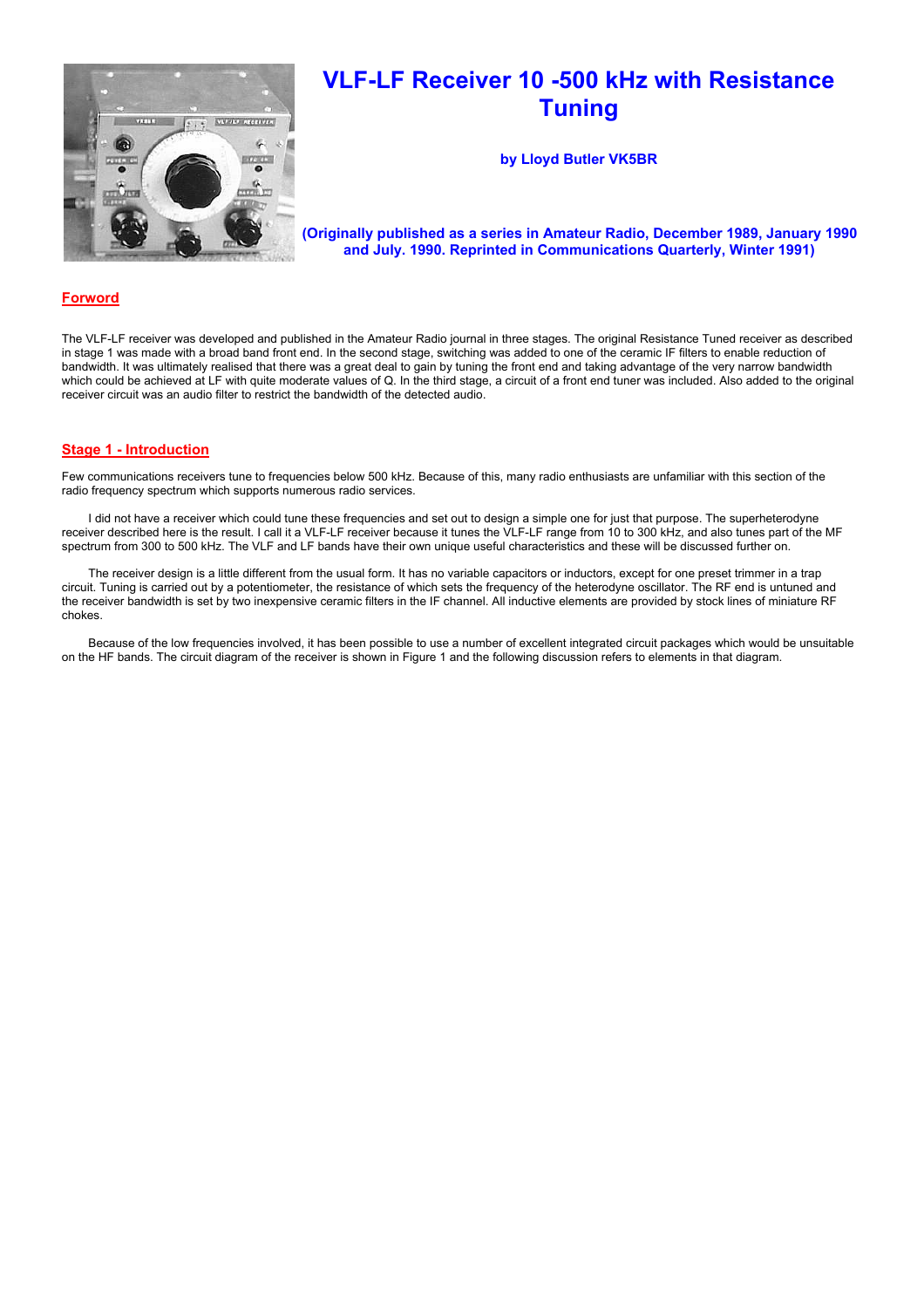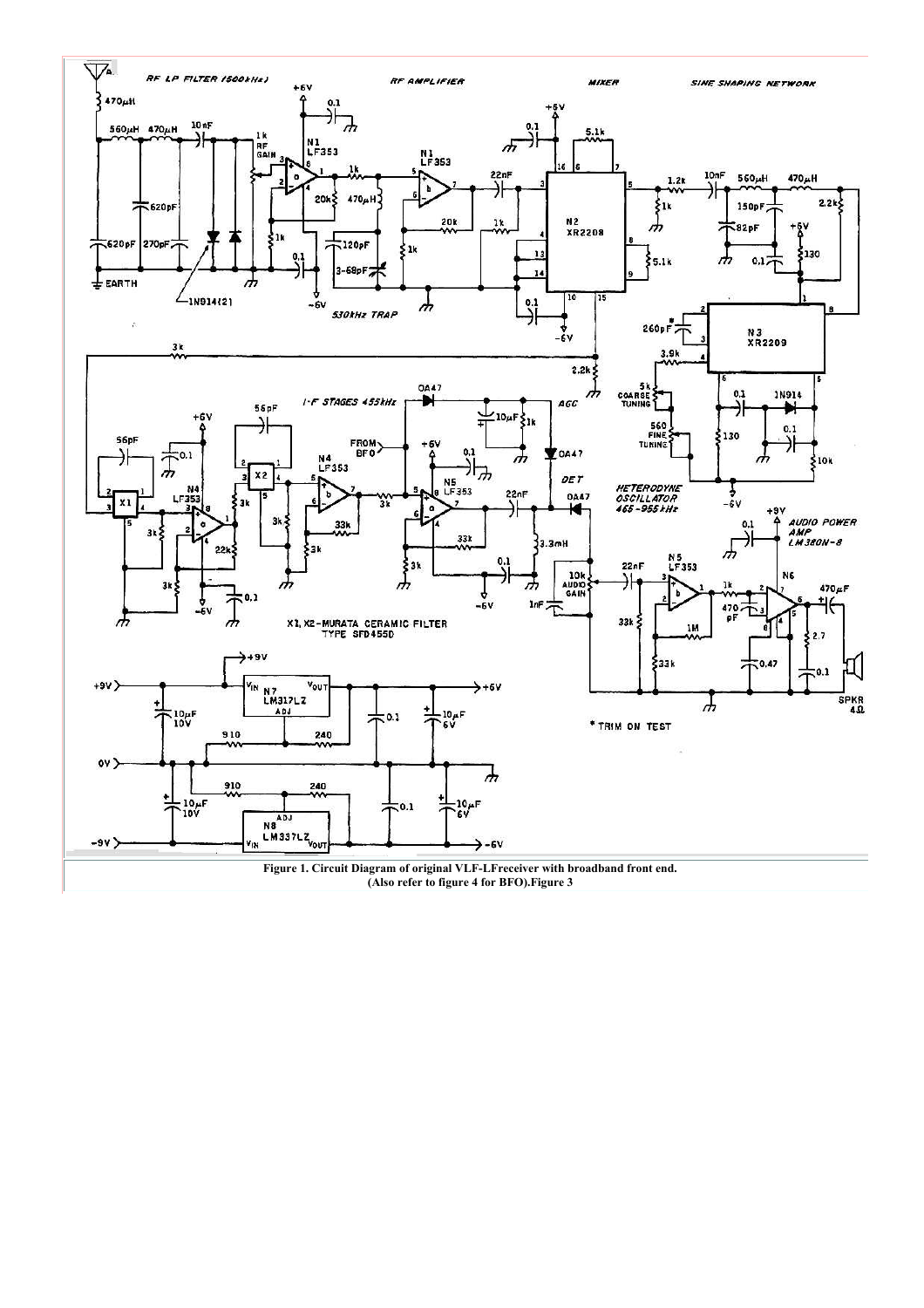## **The mixer stage**

 Mixing is carried out by an operational multiplier package type XR2208. This device is suitable for use at frequencies up to 8 MHz, and its performance is outstanding as a mixer at low frequencies. Performance tests at an input frequency of 200 kHz and an intermediate frequency (IF) of 455 kHz have produced the following results:

Conversion gain (ratio of output level at 455 kHz to input level at 200 kHz): minus 6 dB.

Equivalent noise level at input: 10 microvolts in a 1-kHz band.

 Third-order intermodulation products: At input levels below 70 microvolts, products are below the noise floor. Even at 1-volt input, the third-order products are 55 dB below signal level at 455 kHz.

Level of signal at the output, equal in frequency to the input signal: 33 dB below the level at the input.

Level of signal at the output, equal in frequency to the local oscillator frequency: 53 dB below the level of the oscillator at the mixer input.

The low level of third-order intermodulation products adds up to a low order of nuisance intermodulation beats or "birdies."

The low level of local oscillator signal in the output assists in achieving operation with the oscillator frequency close to the intermediate frequency, as is needed when tuning at signal frequencies down to 10 kHz.

#### The tunable local oscillator

 For a tunable oscillator, I selected precision oscillator package type XR2209 so variable resistance tuning could be applied. This device can be operated at frequencies up to 1 MHz, and for an R-C tuned oscillator, has the excellent temperature stability of 20 parts per million per degree Celsius. For the maximum oscillator frequency of 955 kHz required, frequency drift over a 20 degree change is only 360 Hz.

 The XR2209 can be connected for either square-wave or triangular-wave output. The latter is fed to the mixer via a sine-shaping filter. The filter is used to reduce the possibility of oscillator harmonics mixing with high level high frequency signals which manage to get through the RF filter at the receiver input and produce unwanted IF beats.

 The tuning is carried out by two potentiometers, one for coarse tuning and one for fine tuning. The fixed tuning capacitance and the limiting resistance in series with the two potentiometers are trimmed to obtain an oscillator frequency range of 465 to 955 kHz (455 kHz higher than the tuning range of 10 to 500 kHz). The coarse-tuning potentiometer is connected to a dial which is calibrated in coarse frequency. The values of resistance and capacitance have been selected to suit the full resistance range of the coarse potentiometer. If a vernier dial is used with a shaft rotation of only 180 degrees, the value of limiting resistance can be decreased and the value of fixed capacitance increased to correct for this condition.

#### RF and IF amplification

 To provide RF and IF gain, I used JFET operational amplifier packages type LF353. These are eight-pin DIL packages containing two amplifiers with a 4-MHz gain-bandwidth product. At the frequencies involved, there is a gain of 100 for each package. The RF amplifiers are actually set to realize a gain of 20 per unit at low frequencies, giving a total gain of 400. Of course, this gain decreases at the high frequency end of the tuning range.

 One LF353 package is used for RF amplification and one and a half LF353 for IF amplification. The remaining odd half is used as an audio driver following detection.

#### The RF circuit

 The front end of the receiver is broadbanded up to a frequency of around 500 kHz, above which higher frequencies are attenuated by a low-pass filter. The function of the low-pass filter is to reject signals at image frequency which, as it happens, fall within the broadcast band. It also rejects higher frequency signals which could mix with harmonics of the local oscillator to produce a 455-kHz IF beat. The 3dB cutoff point of the filter is set at 500 kHz and its response is 55 dB down at the second harmonic of the cutoff frequency.

 A trap circuit is included in the coupling circuit between the two RF amplifier stages. In the first instance, the receiver was made to reject signals above 420 kHz and the trap was fitted to reject direct signal pick up at the intermediate frequency. Direct pick up at 455 kHz proved to be no problem. I attribute this to the properties of the XR2208 which balance out the input signals. The receiver could also be tuned across 455 kHz with no undesirable effects. Consequently, I changed the input filter for a cut off frequency of 500 kHz to extend the range of the receiver. The only problem with this change was that it opened up the RF end to signal entry at the extreme end of the broadcast band. Strong local station 5UV on 530 kHz mixed with the second harmonic of the heterodyne oscillator to produce a signal when the receiver was tuned to receive 37.5 kHz. Furthermore, if the RF gain was set too high, 5UV would cross modulate other signals. To eliminate this problem, I set the trap to the 5UV frequency just above 500 kHz.

# The IF Circuit

 The selectivity of the receiver is achieved with two Murata-type SFD455D ceramic filters in the IF channel. These are low-price units essentially made to replace 455-kHz IF transformers in transistor receivers. Using the two of these filters, the 3-dB bandwidth is 3.7 kHz. Adjacent channel rejection is 47 dB at 10 kHz from center frequency, and 65 dB at 20 kHz from center frequency. The response of the IF channel is shown in Figures 2A and B. Figure 2B is an expanded version of 2A. The steep slope of the IF response enables signal reception down to 10 kHz. For this tuned condition, the heterodyne oscillator runs at 465 kHz and this must be rejected by the IF channel.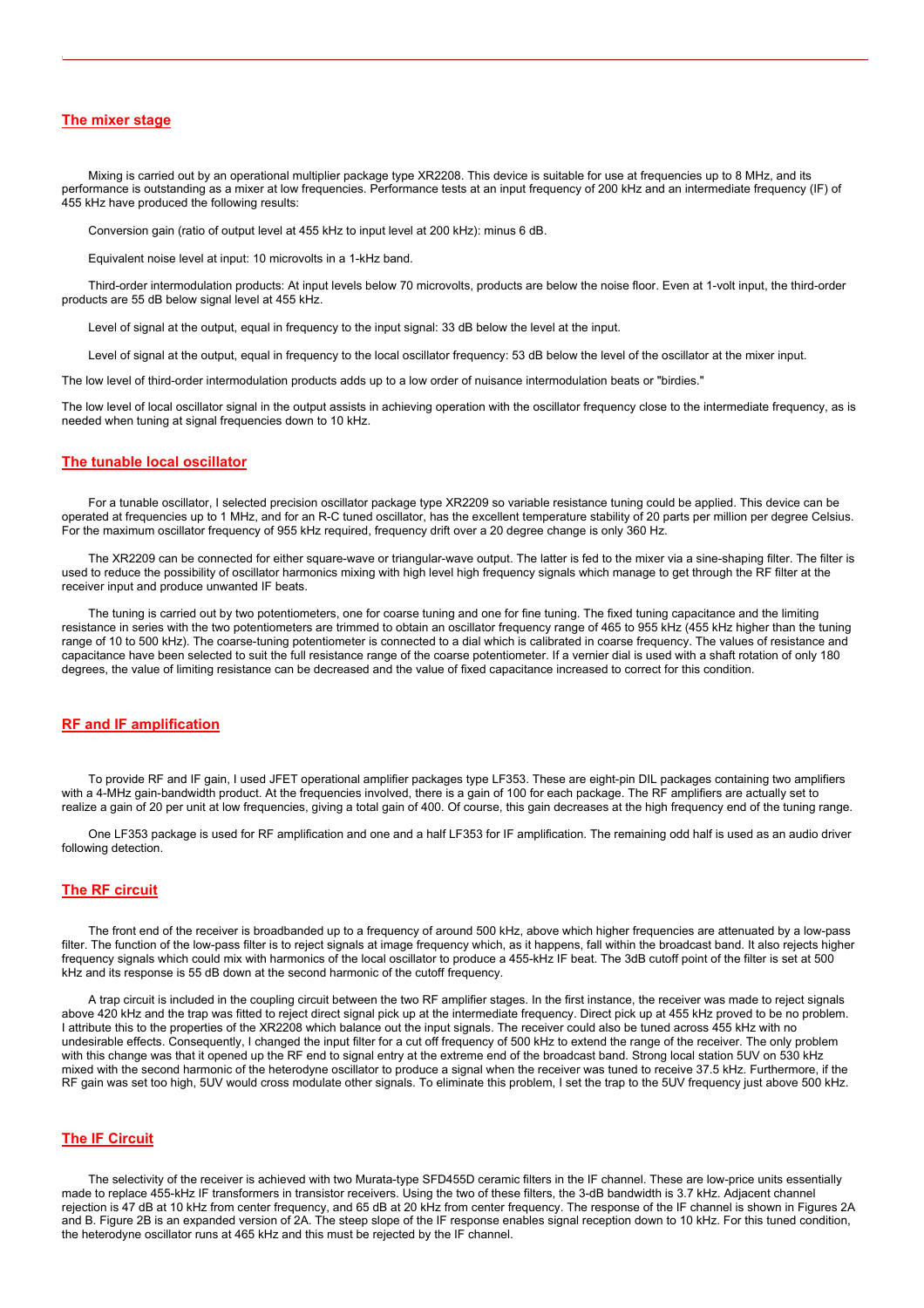|                     |   |  |  |                  | n |
|---------------------|---|--|--|------------------|---|
|                     | w |  |  |                  |   |
|                     |   |  |  |                  |   |
|                     |   |  |  |                  |   |
|                     |   |  |  |                  |   |
| CENTER 456 000.0 Hz |   |  |  | SPAN 50 000.0 Hz |   |
| 81<br>5 dB/DIV      |   |  |  |                  |   |
|                     |   |  |  |                  |   |
|                     |   |  |  |                  |   |
|                     |   |  |  |                  |   |
|                     |   |  |  |                  |   |
|                     |   |  |  |                  |   |
|                     |   |  |  |                  |   |
|                     |   |  |  |                  |   |
|                     |   |  |  |                  |   |
|                     |   |  |  |                  |   |
|                     |   |  |  |                  |   |
|                     |   |  |  |                  |   |

Figure 2. Intermediate frequency (IF) response.

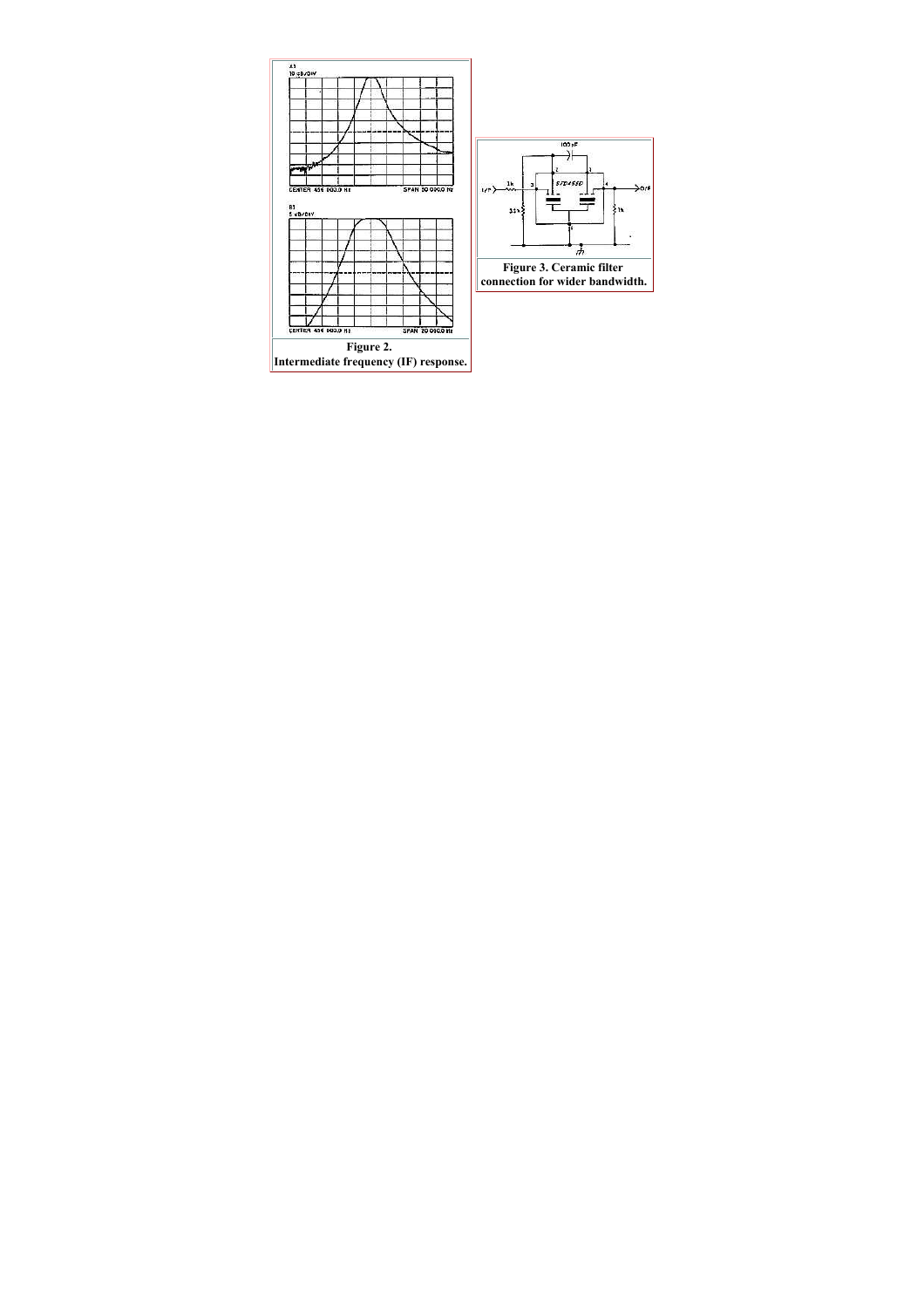The values of components connected around the filters are as suggested in the manufacturer's brochure. If a wider bandwidth is desired, it can be achieved by a change in these values. I experimented with one of these filters and found that its bandwidth could be expanded to around 7 kHz by operating with the circuit constants shown in Figure 3.

# Audio stages

The IF signal is detected by a diode and following R-C filter. The audio output is fed via the half LF353 preamplifier to an eight pin version of the LM380 power amplifier. The LM380 has internal thermal limiting, and using heat sinking only via the circuit board pins, it can deliver an audio power of up to 1 watt into a 4-ohm load with a power supply of 9 volts.

## Beat frequency oscillator (BFO)

 Most of the signals heard within the frequency range transmit in the AM or MCW mode, so the receiver was initially wired up for only that type of reception. However, there are also CW signals on the bands, like those transmitted by the marine coastal radio, for which a BFO is needed. A BFO is also useful for detecting the presence of some of the navigational signals like Omega. Eventually, I added a BFO. This is shown in Figure 4.



 Because the 455-kHz ceramic filters used in the IF stages are quite inexpensive, this provided an impetus to use a third filter for crystal control of a stable BFO. Tests on the filter showed that a crystal element could be accessed between pin 5 and any of the other pins on the filter, and each element gave a parallel resonance around 456.85 kHz. Pins 1 and 2 elements were found to produce a higher Q than pins 3 or 4 elements.

 Another half LF353 was pressed into service to form the oscillator, in conjunction with the ceramic element across pins 1 and 5 and other components as shown in Figure 4. I measured the frequency of oscillation to be 456.36 kHz. This was a satisfactory offset to 455 kHz to operate the incoming signal within the 3.7 kHz IF passband and give a suitable audio frequency beat. The series inductor and shunt capacitor at the amplifier output form a sineshaping filter fitted as a precaution in case harmonics of the BFO caused any problems. The second buffer amplifier is really unnecessary, but I gave it a job to do because it was available as a spare in the LF353 package and required no extra components.

 The component values shown to make the circuit oscillate were determined experimentally on a single LF353 and a single ceramic filter. I point this out because, in duplicating the circuit, you may find that constants in these devices (particularly the filter) might well vary in different samples, possibly resulting in the need for a change of component values in the feedback path.

# Power Rails

 Split power rails of plus and minus 6 volts are used for all stages except the audio power amplifier. The split rails enable precise centering of amplifier operating points making it easy to couple directly, without capacitors, many of the amplifier stages.

The 6-volt rails are derived by voltage regulators type LM317LZ and LM337LZ from a nominal source of plus and minus 9 volts. These very compact regulators are packaged in standard TO-92 transistor cases. The regulators are needed to stabilize the voltage, in particular the voltage to the XR2208 oscillator, as its high frequency stability can only be achieved if its power rail voltages are held constant.

 Decoupling of the 6-volt rails is used in feeding both oscillator circuits. These are running at a high signal level, and the decoupling is necessary to prevent coupling into other circuits via the power rails.

The audio power amplifier is powered directly from the positive 9-volt source and does not load the regulator.

 The regulated load current is approximately 30 mA per 6-volt rail and is well within the 100mA capacity of the regulators. The additional load current from the LM380 increases the current on the 9-volt positive supply to 37 mA in the quiescent state and to 134 mA when the power amplifier is driven to its maximum output with continuous sine-wave signal. Under signal conditions, average current is on the order of 50 mA.

 The 9-volt power sources can be two small flashlight batteries or twin unregulated DC supplies rectified from a transformed AC supply. If batteries are used, the positive supply must be shunted with a 2200-uF electrolytic capacitor to prevent the swinging load current of the LM380 from developing a corresponding voltage drop across the battery internal resistance. If the voltage is allowed to swing below 7.7 volts, the regulators cannot do their job and instability occurs. This also puts a limit on how far the batteries can be discharged before the regulated voltage fails. The possibility of instability is eliminated if a separate (third) battery is used for the LM380, so supply to the regulators is unaffected by the LM380 varying load.

#### Overall sensitivity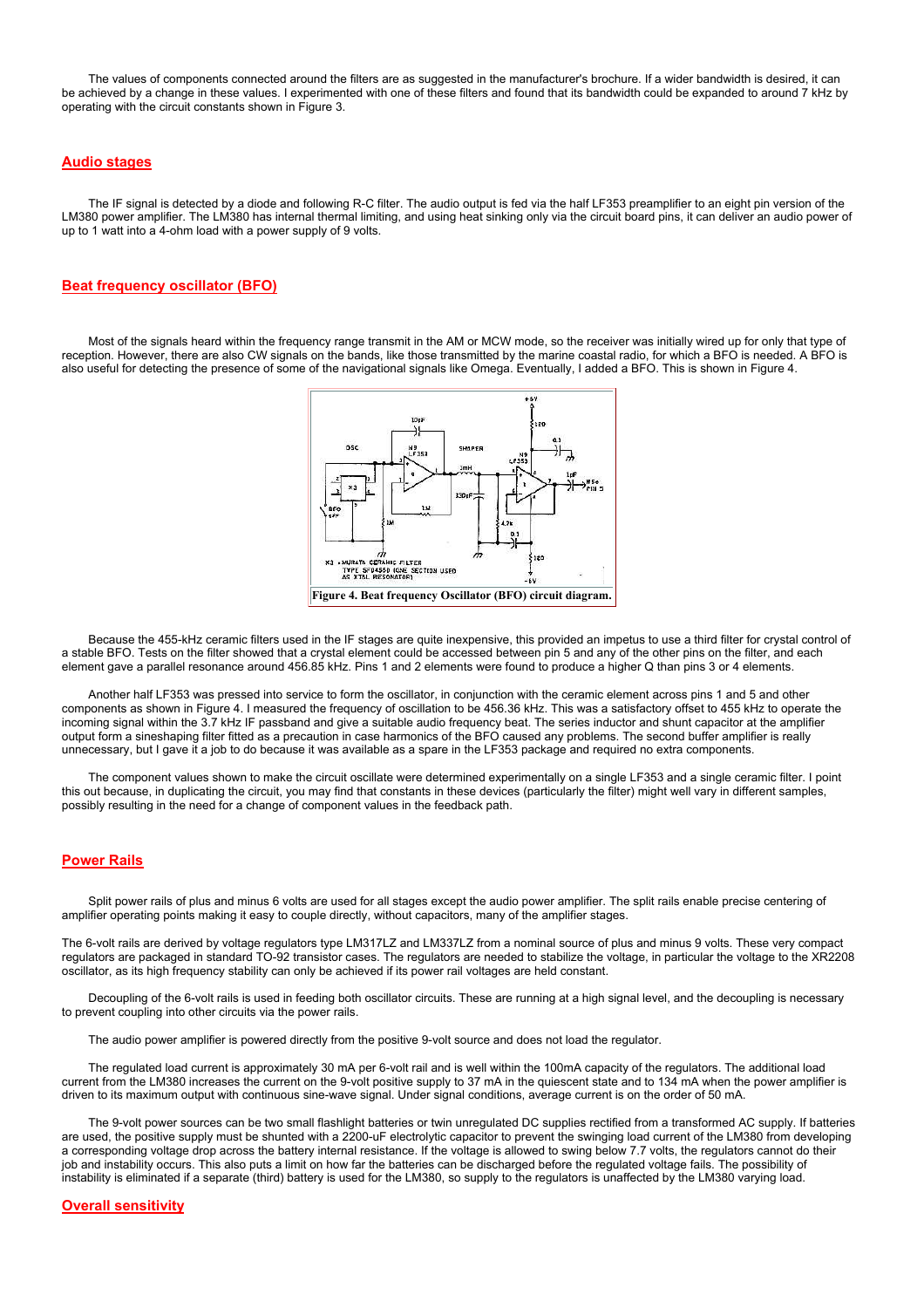For satisfactory performance, receiver generated noise level, referred to the receiver input, must be lower than the noise from the antenna. At low radio frequencies, the atmospheric noise is very high and receiver sensitivity does not have to be as good as that normally sought for receivers operating in the HF or VHF bands. In this receiver, the minimum discernible signal level is around 3 uV for frequencies below 100 kHz. Above 100 kHz, sensitivity falls because of the shaped response caused by the RF filter and the 530-kHz trap and, to a lesser extent, by the failing response of the RF amplifiers at high frequencies.

Figure 5 plots the minimum discernible signal level as a function of frequency together with a plot of atmospheric noise against frequency. The noise is that anticipated from a 10 to 30 meter antenna in a bandwidth equal to that of the receiver, or 3.7 kHz. The figures have been derived from information published in the ITT Reference Data for Radio Engineers and based on a noise level for Australia of around 45 dB above KTB at 1 MHz. Based on Figure 5, and using the range of antenna lengths specified, the receiver has adequate sensitivity for frequencies up to 350 kHz. The receiver still operates up to 500 kHz, but owing to the shaped RF response, it has a considerable reduction in sensitivity as 500 kHz is approached.



 I have not provided full automatic gain control (AGC) in the RF and IF circuits, partly because the LF353 amplifiers did not quite lend themselves to control of gain and partly because ionospheric fading was not anticipated on this band. Had I contemplated AGC, gain controlled amplifiers like the Motorola MC1590 or the Plessey SL6120 might have been a better choice for RF amplification. Because RF gain is manually controlled, some care must be taken in setting the RF gain control to prevent receiver overload when tuning to a very strong signal, such as the local airport beacon. The placing of the gain control at the RF amplifier input might appear open to question, as attenuation at its input effectively degrades the receiver noise figure. On the other hand, it is the best place to control the input signal level to prevent cross modulation in the amplifier. Furthermore, at the frequencies concerned, incoming noise is generally predominant over receiver noise, and the noise figure is not so important.

 I found the main nuisance of not having an AGC was the audio overload which occurred when shifting the tuning from a weak signal to a very strong signal. This effect was reduced by applying a form of AGC which lowered the gain of the last IF stage on very strong signals. To achieve this, DC voltage is rectified from the IF output of the stage and applied to a germanium diode connected at the stage input. The variable resistance of the diode acts as the shunt element of an inverted L network. The higher the signal voltage, the higher the diode current, the lower the resistance of the shunt element and, hence, the greater the loss in the network.

 One might well ask why I did not apply this AGC system at the RF input as is usually done. I did, in fact, experiment with this idea, but found it encouraged cross modulation from strong stations within the passband of the RF filter. This is a problem with broadband RF stages. There is no selective tuning to attenuate the level of the strong signal, and the variable slope gain characteristic needed for AGC control is also a good mixing medium for the strong signal to cross modulate any other signal.

# Alignment

The only tuned circuit is the trap. This can be aligned by feeding a modulated signal at a fairly high level into the receiver input at a frequency just above 500 kHz and adjusting the series trimmer for minimum audio output. You might choose to select the frequency of the lowest frequency local broadcast station, as I did. In my case, the receiver was tuned to 37.5 kHz and the trap was set for minimum signal from 5UV (refer to the previous discussion in the section on the RF circuit).

 The only other possible adjustment is the setting of the heterodyne oscillator frequency to cover the frequency range of 465 to 955 kHz, over the tuning range of the coarse potentiometer control. This is done with the fine potentiometer control set to center position. Trimming of the capacitance across pins 2 and 3 of N3 and the fixed resistor at the pin of N3 may be necessary to suit individual samples of the XR2209 package. Its frequency range can be checked using a frequency counter connected across its output, or by feeding the receiver input with a signal generator set to the extremities of the input frequency range; that is, 10 kHz and 500 kHz.

#### Notes on assembly and components

 There is nothing particularly critical about the receiver layout except that the circuit wiring should flow from input to output in order, as is normal practice, and outputs should be kept away from inputs. It is not an arduous task to hardwire the whole unit (except for controls) on a small piece of Vero board. My experimental receiver fits on a card space of 12 by 10 cm.

 All the inductors used are the miniature ferrite-cored types, like the Siemens range of RF chokes type 878 108-S. These are about the size of a small resistor, are color coded like a resistor, and can easily be mistaken for one. There are a few precautions to observe in mounting these chokes. Unlike toroidal-cored inductors, the field around them is not confined. They should be mounted with extended leads, at least 1 cm off any metal on the circuit board, to prevent change of inductance and a lowering of Q. If two of them are mounted close together, they should be mounted at right angles to reduce interaction between their fields.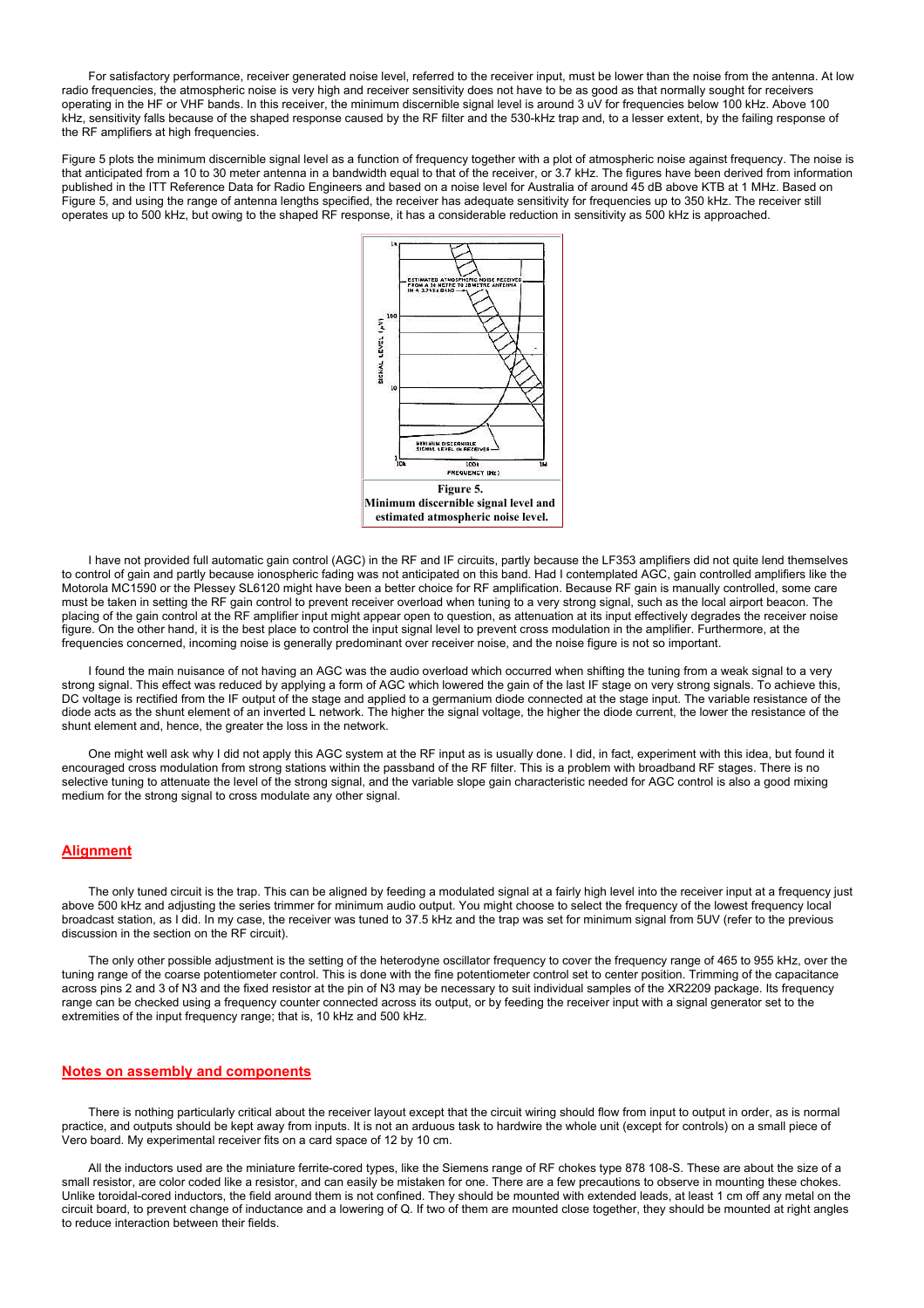As a general rule, capacitors with a low resistive component should be selected for filters and tuned circuits. This also applies to the filters and trap circuit in this receiver. Most people choose ceramic capacitors for use in their projects because of their small size, but their resistive component varies from sample to sample in a batch, and it is often quite high. Unless they can be care fully selected for low resistive component using an impedance bridge or Q meter,ceramic capacitors should be avoided if possible. Mica capacitors are good, but are usually much larger. There are some high quality ceramic capacitors, such as the Vitramon VP31 range, but they might be difficult to obtain at the local electronics store.

 The only other components which require particular mention are the capacitor and variable resistances used to control the frequency of the heterodyne oscillator. The capacitor across pins 2 and 3 of N3 should be a good stable type (perhaps a mica) and the potentiometers should be noninductive with good resolution. Good quality 1 watt carbon or cermet-type potentiometers will give nice smooth tuning. I emphasize this because there are some very poor potentiometers on the market today, particularly in the miniature variety. One of their faults is the high degree of mechanical backlash which seems to be caused by the elasticity of the bush sealing the shaft. Fortunately, this backlash is steadied when the shaft is loaded down by the reduction gear on a tuning dial.

## What can be heard

 The VLF and LF bands have their own unique and useful characteristics. It is little affected by reflection from the ionosphere and, because of this, transmission is highly predictable and very useful for direction finding and other forms of radio navigation. Atmospheric attenuation falls as frequency is lowered, and given sufficient radiated power, signals at VLF travel large distances around the Earth's surface. A difficulty is the massive aerial system needed to achieve some order of antenna efficiency and, hence, radiated power.

 Another limitation is the restricted amount of channel space not suitable for wideband systems. For example, one television channel of around 6-MHz bandwidth, on its own, takes up 20 times more band space than the whole of the VLF and LF spectrums put together.

 Radio waves are highly attenuated when passing through water, but waves in the VLF region are attenuated the least. (I discussed this in an article in the April 1987 issue of Amateur Radio.) Because of the comparatively low attenuation, the VLF band is used for communication to submarines.

 Within the Australian region, there are many strong signals transmitted in the VLF and LF band and the part of the MF band tuned by the receiver. Included in these are the following:

 The Omega navigation system can be heard in a frequency band of 10 to 13 kHz. There are actually five different frequencies transmitted which are switched in a certain order of eight segments in a 10-second time frame. One of the Omega stations is located in Victoria, Australia. (Update: In more recent times this station has been closed down)

The North West Cape VLF station can be heard with a frequency shift of 100 Hz between 23.25 and 23.35 kHz. (Update: More recently heard on 19.8 kHz)

 A proliferation of aeronautical homing beacons (known as nondirectional beacons or NDBs) within the spectrum of 200 to 420 kHz, transmit continuous carrier with Morse ident code. Some also transmit aerodrome control information in voice.

 Australian maritime coastal radio stations operate with CW on a range of fixed frequencies between 420 and 490 kHz and listen for merchant ships on 425, 468, 480, and 512 kHz. The maritime distress frequency is 500 kHz. (Update: Many maritime coastal radio stations have more recently been closed down.)

 A number of Experimental licences have been taken out by individuals for frequencies in the 160 to 200 kHz region. One experimentor, Robert Milne in Tasmania, has been quite active on 177.5 kHz using the call sign AX2TAR.

New Zealand Radio Amateurs have a band allocation of 165 to 190 kHz and these can sometimes be heard in the eastern states of Australia.

 Throughout the world, there are several stations in the VLF-LF spectrum which transmit standard time and frequency. GBR (Rugby UK) has been well known for its time services on 16 kHz. At low frequencies, these typical signals are ducted around the Earth in a type of wave guide formed by the D layer and the Earth. With a bit of luck, one might pick up some of these.

 There are various teletype services which can be heard from time to time. Of course it is difficult to identify who they are unless you can decode their signals.

 In Europeand northern Asia, frequencies between 150 and 300 kHz are used for long-wave broadcasting. Some of these use very high power and can sometimes be weakly heard within Australia, particularly below 200 kHz where there is no interference from the local aeronautical beacons.

 For those enthusiasts who are interested in short-wave listening and identifying various stations, there is another field of endeavor in long-wave listening.

# Other options

 Though I have discussed the design of a complete VLF-LF receiver, there are a few other simple options which might be attractive to others interested in these bands. if you have an existing receiver with a 455-kHz IF channel, you could build just the RF end of the receiver described and feed the XR2008 mixer output into the second receiver IF stage via a switch which selects either the VLF-LF front end, or the existing receiver RF end.

 Another option is to use the VLF-LF RF end as a converter and feed the mixer output into the second receiver tuned at the low frequency end of the broadcast band. A frequency would have to selected clear of strong broadcast carriers, and the connecting lead would have to be carefully shielded. The capacitor across pins 2 and 3 of the XR2209 oscillator would also have to be decreased to shift the oscillator frequencies up a little. Do not try to shift it up too far as the frequency limit of the XR2209 is specified as 1 MHz, although you might get it to operate a little higher than that.

In the receiver described, the IF channel was specifically designed with a narrow bandwidth and a steep out-of-band slope so 10kHz could be tuned. If an attached receiver option is used, tuning quite as low as 10 kHz might be restricted if the receiver bandwidth happens to be too wide.

A different type of RF amplifier could easily be used, perhaps with better performance at the MF end of the tuning range. I strongly recommend that you stay with the XR2208 as a mixer because of its balanced mixing type of performance and its low order of intermodulation products.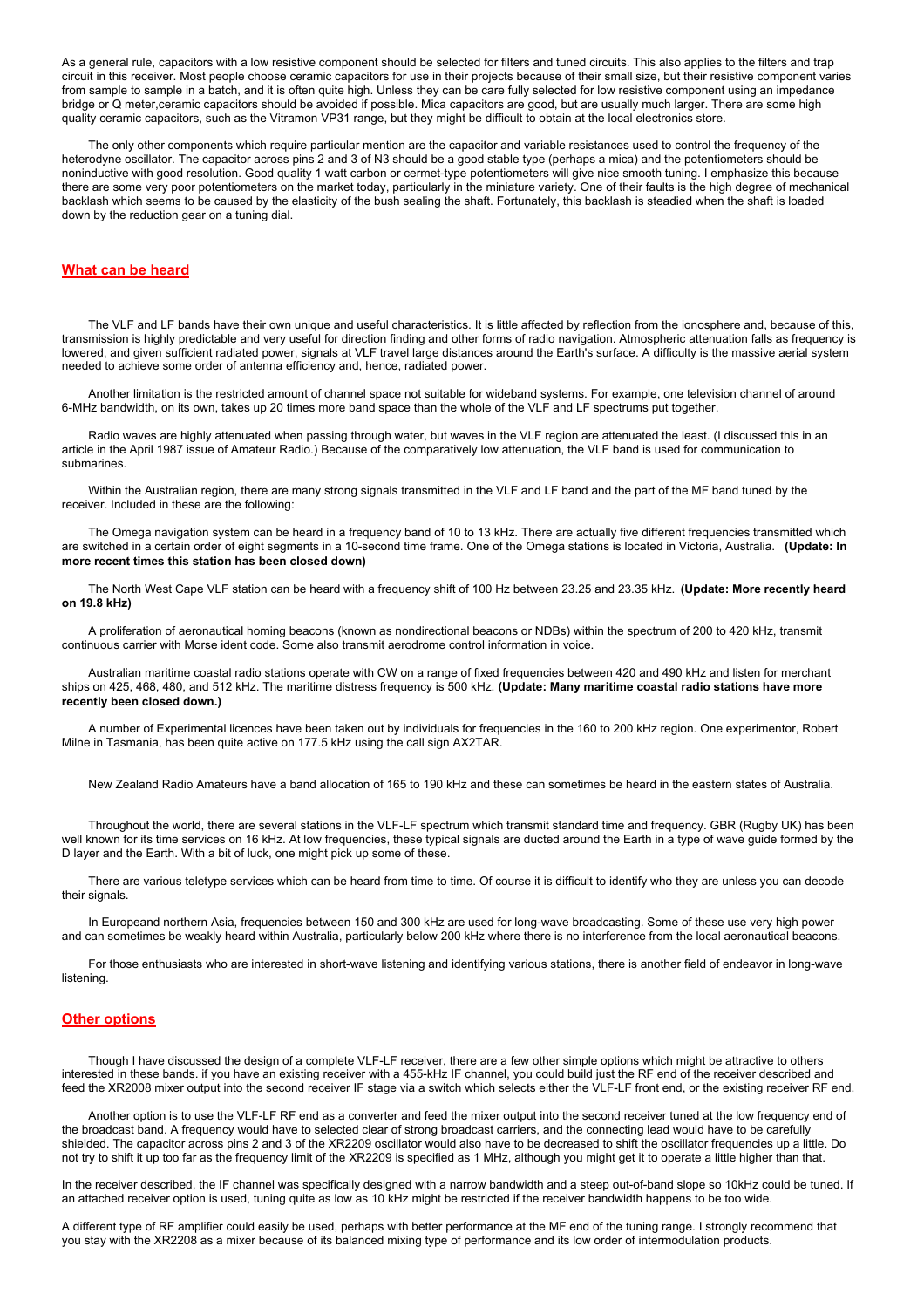# STAGE 2 - Bandwidth Control

 As has been discussed, bandwidth was set at 3.7 kHz by two Murata 455-kHz type SFD455D ceramic filters. This bandwidth is ideal for medium bandwidth type modes, like AM speech, but is wider than necessary for narrow-band mode signals which exist at frequencies below 100 kHz. These signals are received in the presence of very high noise levels inherent to the LF spectrum and the low end of the VLF spectrum. For these signals, an improvement in signal-to-noise ratio can be achieved by reducing the bandwidth of the receiver. As it turns out, the bandwidth can be narrowed quite simply by switching in a minor circuit change around one of the two ceramic filters.

 Curve A of Figure 6 plots the spectral response of the original ceramic filter circuit shown in Figure 7. The bandwidth of the circuit can be narrowed to less than 1 kHz by decreasing the 56-pF inter-filter coupling capacitor to 4.7 pF and terminating the filter in a high impedance. The resulting spectral response is shown by curve B in Figure 6. The high impedance can be achieved by increasing the value of the terminating resistor. However, in the receiver circuit, this resistor is also an input return for the following operational amplifier. Increasing its value without a corresponding change at the amplifier inverting input would affect the DC offset of the amplifier. To avoid changing the inverting input components, I achieved the high impedance by inserting a 4.7-mH choke in series with the original 3-k terminating resistor. The modified circuit for narrow bandwidth is shown in Figure 8.



 Examining again the narrow bandwidth curve B of Figure 6, you will see that it peaks at 457.6 kHz. This works out quite well for centering a frequency to give an audio beat with the beat frequency oscillator (BFO) which is locked at 456.85 kHz. Referring back to Section 1, the BFO was locked by an element in the same type of ceramic filter unit used to control the IF bandwidth.

 I found that switching between wide and narrow band, could be achieved easily by switching the inter-filter coupling capacitor between 56 and 4.7 pF and leaving the 4.7mH choke in place for both conditions. Figure 9 shows the effect of the choke when leaving it in circuit for the wideband condition. Curve A is the spectral response of the original circuit of Figure 7; curve B is the response with the choke in circuit. It can be seen that the latter condition gives an actual 6-dB gain at the expense of around 3 dB of asymmetrical ripple in the response curve. Whilst the ripple looks untidy on paper, its effect on the practical performance of the receiver is unnoticeable. Furthermore, the 6 dB of gain improvement is also a 6-dB improvement in overall receiver sensitivity, which assists reception at the 500-kHz end of the tuning range where the sensitivity falls away.



 The switchable bandwidth control circuit is shown in Figure 10. This was applied to the first ceramic filter in the IF chain because it was the easiest one to access on the already wired up board. (The modification could actually be performed without even removing the card from the receiver box.) Of course, there is no reason why the modification could not have been carried out on the second filter, had it been more convenient to achieve. The bandwidth switch was mounted on the receiver front panel and connected into the circuit board via a twisted wire pair. In the circuit shown, the 4.7-pF coupling capacitance for narrowband operation is formed from the series connection of 5.6 and 56 pF. Part of the 5.6-pF capacitance is made up of capacitance in the twisted wire pair to the switch. For wideband operation, the 5.6-pF section is shorted out so the coupling capacitance becomes 56 pF.

## Other applications

 The bandwidth control circuit was intended specifically for the VLF-LF receiver, but it could well be fitted to any receiver with a 455-kHz IF channel to improve the reception of narrowband mode signals. Considering its cost and size, the Murata ceramic filter is a very versatile little unit. It can be purchased for but a few dollars. Its dimensions are just 7 x 6 x 7 mm. I have found that by altering the values of source resistance, load resistance, and interfilter coupling capacitance, bandwidth can be set at a range of values between 1 and 7 kHz. Not to be overlooked is the additional application of the filter for crystal control of the beat frequency oscillator.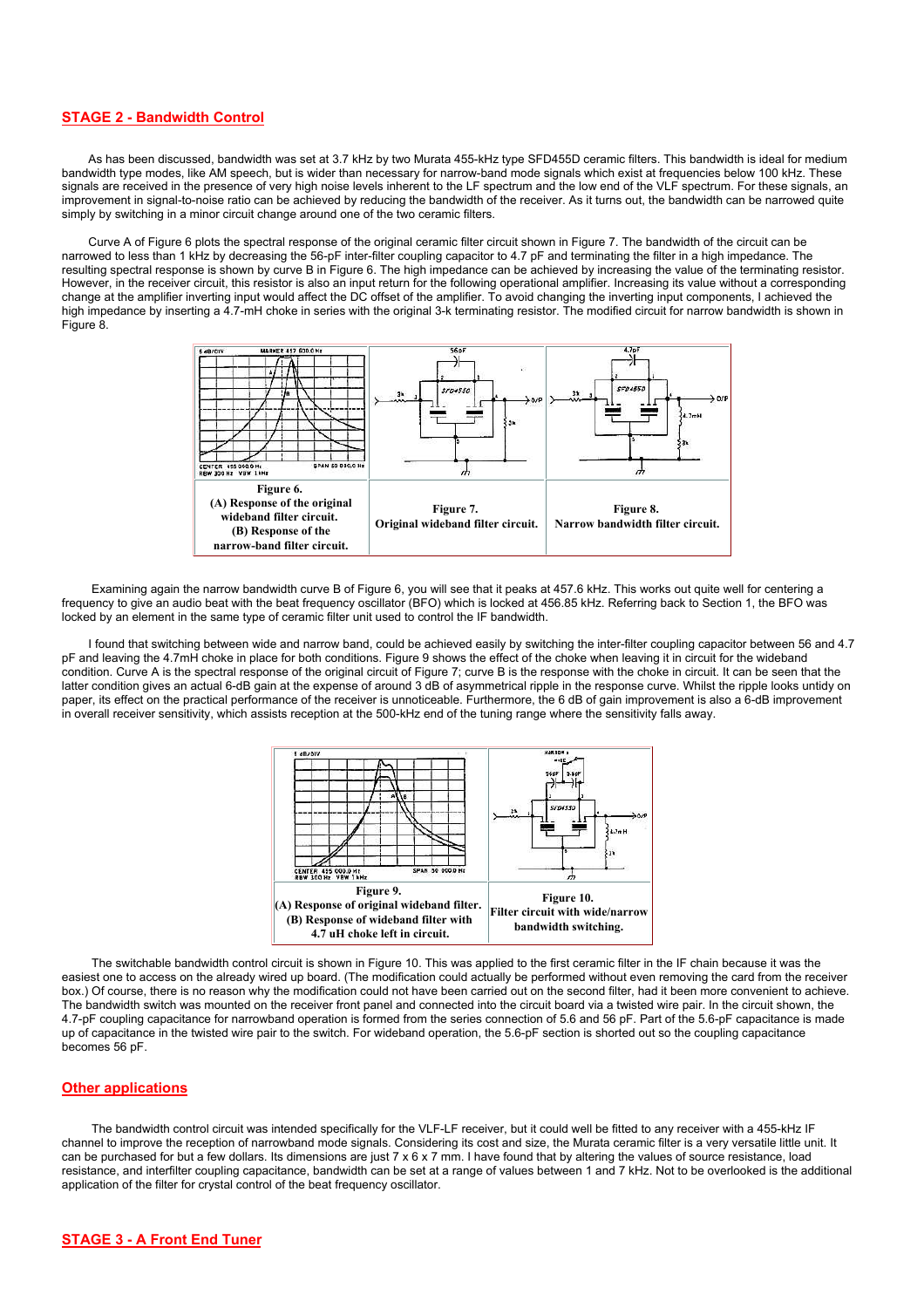As originally designed, this VLF-LF receiver used a broadband front end. A problem with this type of front end is that it is prone to cross modulation from very strong signals or noise outside the tuning bandwidth, but within the broadband range of the front end. When this occurs, it is necessary to reduce the RF input level sufficiently to prevent the problem. However, this also reduces the wanted signal level, possibly well into the noise floor of the receiver. To overcome the problem, I added a front-end tuner.

 A further advantage of front-end tuning is that selectivity at VLF can be greatly enhanced. For example, if a Q factor of 200 can be achieved in the front-end tuned circuit, the bandwidth at 10 kHz is only 10,000/200 = 50 Hz. One of the biggest problems in receiving signals at VLF is the high level of noise, both manmade and atmospheric. The VLF signals, of necessity, are transmitted in narrow-band modes and restriction of bandwidth received is the most effective way to reduce the noise. Furthermore, the narrow bandwidth is also needed to separate some of the signals closely spaced in frequency. All in all, front-end tuning improves the performance of the receiver immensely.

# The Front End Tuning System

 According to Norm Burton of NSW, who has been experimenting with VI-F reception for at least 25 years, it is very important to tune the aerial at VLF There is certainly nothing wrong in doing just that. However, I have aimed at a tuned-circuit system which is not resonated with the aerial. The reasons for this are as follows:

• Various wire aerials at the home installation, at low frequencies, appear much like a large capacitor in the vicinity of, say, 400 pF against ground. If made part of the tuning system, this residual capacity would have made it difficult to cover the tuning range of 10 to 500 kHz in four bands, as has been done using an ordinary receiver tuning gang.

• An aim in designing the tuner was to make a high Q circuit using a high Q inductor, and it was thought that loss resistance in the Earth system might restrict the maximum Q.

\*It was also an aim to make the tuning independent of aerial reactance constants, so any aerial could be used.

 Generally speaking, I have found that, at low frequencies, the long untuned length of wire gives highest output voltage when loaded into a fairly high resistance. A value of 1000 ohms works quite well, and the original receiver was designed to load the aerial with 1000 ohms. My initial design approach for the tuner was to couple the aerial via a voltage follower stage which presented a high resistance load to the aerial, but drive the tuned circuit in a series mode from its low output resistance to maintain high Q in the tuned circuit. This was unsatisfactory, as the follower stage introduced cross modulation, the very thing which the circuit was supposed to reduce.

 The follower stage was ultimately replaced by a low value resistor, which shunts the aerial, but maintains the high Q. This results in voltage loss from the aerial, but this loss is more than made up for by voltage magnification in the tuned circuit. (The voltage gain of a tuned circuit is, of course, equal to the value of Q.)

 One characteristic of the high Q circuit is that, in the presence of atmospheric static or other transient natured noise, the circuit tends to ring or oscillate on being shocked by the transient impulse. For a given Q, the decay time of oscillation is inversely proportional to frequency. At very low frequencies, this oscillation is detected as an audio ring when using the BFO. Because of this effect, a Q control switch is provided which controls the value of resistance in series with the tuned circuit and hence its Q. The idea is to set the switch for the narrowest bandwidth possible, consistent with a tolerable amount of ringing in the presence of noise.

 Whilst the circuit design has been based on an untuned aerial, it does not inhibit additional tuning of the aerial circuit to further improve performance. The option of doing this is dealt with in the section headed "aerials."

# The Tuner Circuit

 The circuit of the front end tuner is shown in Figure 11. The circuit provides a tunable frequency range of 8 to 600 kHz in four bands switched by SWIB. Other sections of the band switch, SW1A and SW1C, provide direct coupling of the aerial to the receiver for broadband operation when the switch is set to the fifth position.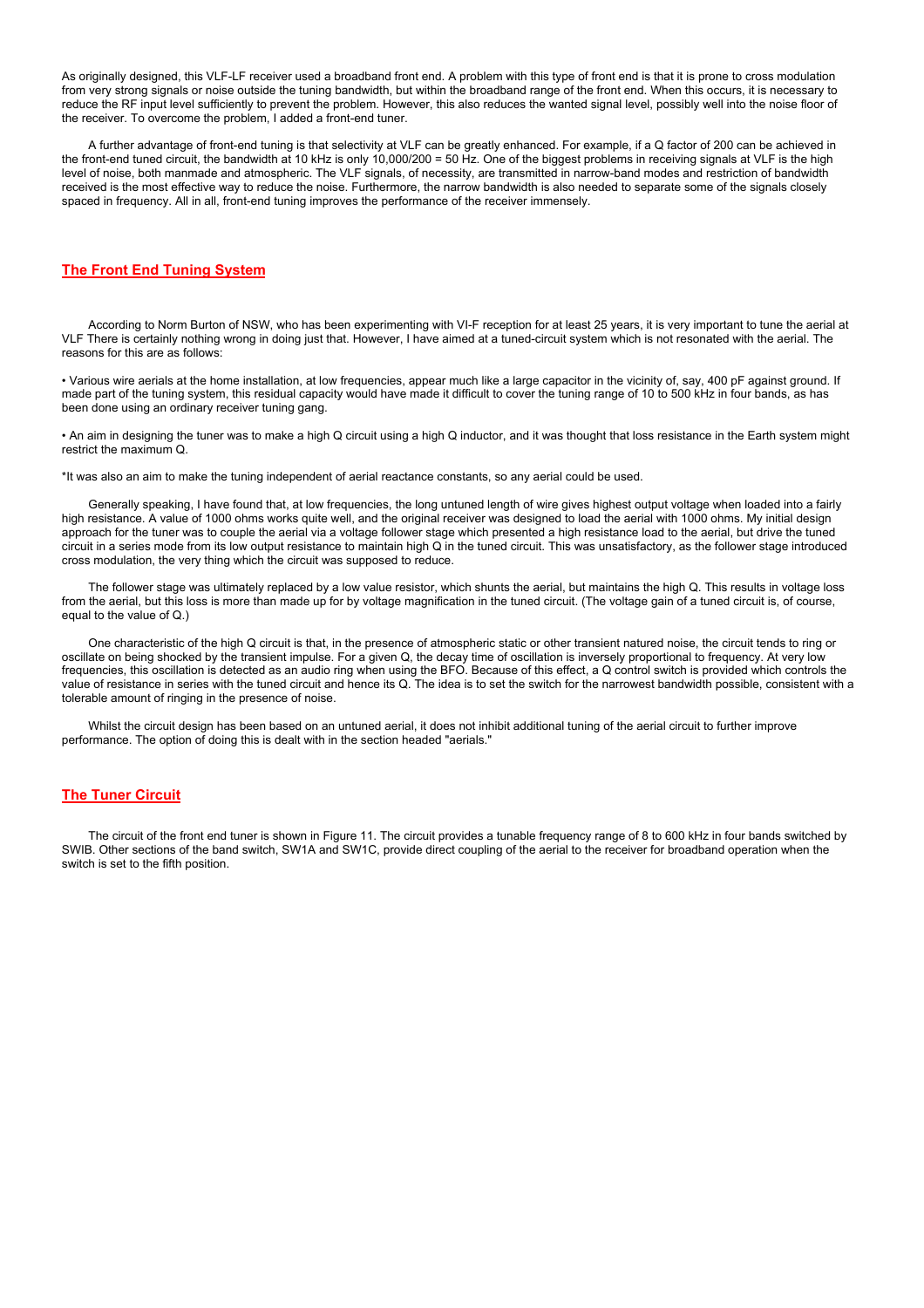

 The tuning system is formed by inductors LI, L2, or L3, which are resonated with variable capacitor C4. This is a two-section receiver tuning gang with a maximum capacity approaching 500 pF per section. Inductor LI is a pot core assembly with two windings, each 130 mH. The windings are connected in series for band 1 to tune between 8 and 25 kHz. One single winding is used for band 2, which tunes between 15 and 40 kHz. Two 10-mH miniature chokes connected in series are used for band 3, which tunes between 35 and 150 kHz. A single 1.5-mH miniature choke is used for band 4, which tunes 140 to 600 kHz.

 The ready-wound pot-core inductor was donated by Norm Burton. The 10 and 1.5-mH chokes are a miniature type supplied by Dick Smith **Electronics** 

Resistors RI to R4, switched by SW2, terminate the aerial and determine the loss resistance added to the tuned circuit and the circuit Q.

 The high input impedance of voltage follower stage NI provides coupling to the receiver input with minimal loading of the tuned circuit. This is necessary to maintain the high value of Q in the tuned circuit. For the voltage follower, one half of a JFET operational amplifier package type LF353 is used. This has good high frequency performance and was also used in the VLF-LF receiver for RF and IF amplification. (The other half of NI package is not used. It was originally intended as an interface for the aerial but, as explained earlier, its use proved to be unsatisfactory.) An emitter follower stage could be used as an alternative to the amplifier package. For this application, a Darlington-connected transistor pair might be advisable to achieve sufficiently high input resistance.

 For anyone interested in duplicating the circuit, two components specified in the circuit might not be readily available at the local electronics store. The first is the tuning gang, an item not in good supply these days. The best bet is to recover one from a discarded broadcast receiver. Some gangs only have about 350-pF maximum capacity per section but a three-section gang in one of these would do the job.

 The second item is the pot-cored inductor. This is an ideal type of inductor for the low frequency bands if one can obtain the pot-core parts assembly to wind one, or otherwise obtain one ready wound with a suitable inductance. I tried another idea and used eleven of the Dick Smith 10-mH chokes connected in series to make up 110 mH. This tuned band 2 from 15.7 to 67 kHz. To lower the frequency for band 1, an 820-pF fixed capacitor was switched across the tuning gang with a fourth switch bank of SW1. This gave a tuning range for band 1 of 11.3 to 15.9 kHz. The maximum circuit Q achievable with the 10-mH chokes was around 50 to 100 not as good as the potcored inductor, but still quite good.

# Changes to receiver

 The front-end tuner was built as a stand alone unit which is simply inserted in the aerial feeder cable to the receiver. After adding this, the 530-kHz trap in the receiver was no longer required and disconnection of the trap provided some improvement to the low receiver sensitivity at frequencies approaching 500 kHz.

 Another change is the addition of a selective audio filter. According to Norm Burton, a good audio filter is essential for receiving VLF signals. He suggests a filter bandwidth of 100 Hz or less. Encouraged by this, I added a simple resonant filter to the audio stages of the receiver as shown in Figure 12. The tuned circuit is formed by another of Norm's pot-core inductors (130 mH) which is resonated with a 0.12,uF capacitor. The circuit is driven in a series mode (much like the front-end tuner) from the low output resistance of amplifier N5B. As there is voltage gain in the tuned circuit equal to Q, the resistive output divider is used to prevent a steep rise in signal level when the filter is switched in.

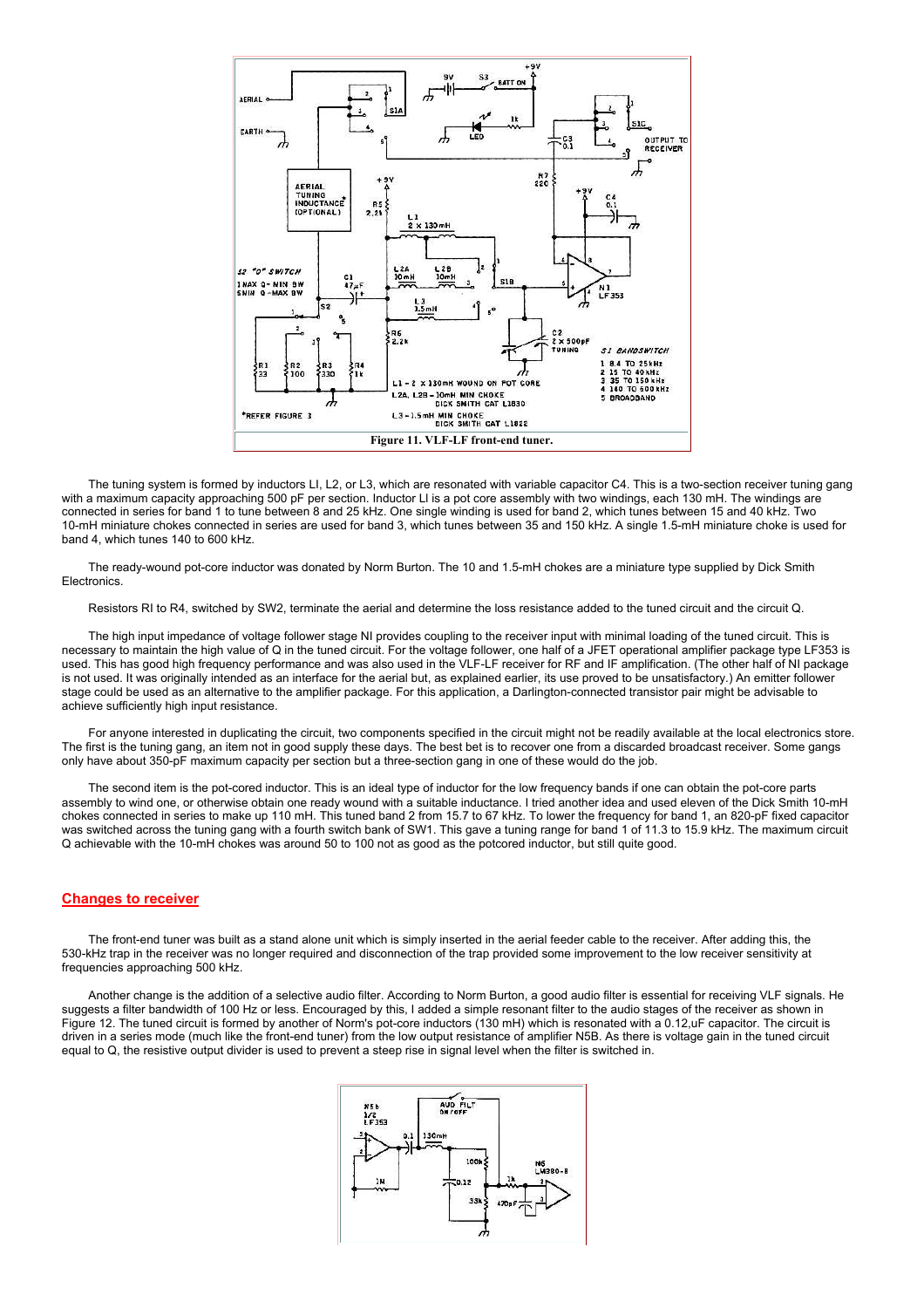

 The frequency of the filter is 1200 Hz, worked out as follows: In the narrow IF mode, the center frequency is 457.6 kHz. The BFO is needed to receive the narrowband modes. This runs at 456.4 kHz, 1200 Hz lower than the intermediate center frequency. Hence, maximum signal beat occurs at a frequency of 1200 Hz, and this is the tuned frequency of the filter. The bandwidth of the filter is 100 Hz, and it is very effective in reducing much of the low frequency hash which gets through in spite of the narrow RF bandwidth.

# Operation of the Tuner in conjunction with the Receiver

 Operation of the front-end tuner in conjunction with the receiver can be a little tricky, as the front end is not ganged to the receiver tuning. One method of tuning is to set the band switch to the broadband position and first locate the station with the receiver tuning dial. The band switch is then set to the appropriate band and the tuning gang is set for maximum signal level. Care must be taken not to tune in to the frequency of a strong signal which would simply enhance cross modulation by that signal. Tuning on the lowest frequency bands is very sharp, and on the unit constructed, a 2.5:1 reduction gear was fitted to the tuning knob to assist in adjustment. A calibrated scale marked in frequency for each band was also added to simplify setting of the front-end tuning near the frequency marked on the receiver tuning dial. With this aid, the front-end tuning is then simply trimmed for peak signal level with little chance of false tuning.

 A problem at VLF-LF is noise from mains operated equipment in the local vicinity, particularly in one's own house. I find it necessary to turn off fluorescent lamps, triac controlled light dimmer switches, and TV sets. The TV line time base at 15625 Hz, in the middle of the VLF band, is a particular nuisance. This type of noise tends to disappear after midnight, when everyone has switched things off and gone to bed.

#### Measured Performance of the Tuner

 Table 1 lists measurements taken of bandwidth and Q for various frequencies in each band of the tuner and with Q set maximum. It is interesting to observe the high Q factors obtained, particularly for bands 1 and 2 which use the pot core. This is something which could not be achieved in the early days, before ferrite cores, unless regeneration was applied.

 Table 2 lists measurements taken of bandwidth and Q at 15 kHz on band 1 for different settings of the Q switch. This shows that a 6:1 range of bandwidth and Q can be selected.

| <b>Band</b>    | <b>Frequency</b><br>kHz | <b>Bandwidth</b><br>Hz | Q   |
|----------------|-------------------------|------------------------|-----|
| 1              | 10                      | 48                     | 208 |
| 1              | 15                      | 60                     | 250 |
| 1              | 20                      | 84                     | 238 |
| 1              | 25                      | 132                    | 189 |
| 2              | 16                      | 85                     | 188 |
| $\overline{2}$ | 25                      | 121                    | 207 |
| $\overline{2}$ | 35                      | 234                    | 150 |
| 3              | 40                      | 610                    | 66  |
| 3              | 70                      | 802                    | 87  |
| 3              | 120                     | 1140                   | 105 |
| 3              | 150                     | 1360                   | 110 |
| 4              | 150                     | 1830                   | 82  |
| 4              | 200                     | 3480                   | 57  |
| 4              | 300                     | 2910                   | 103 |
| 4              | 400                     | 2300                   | 174 |

Table 1. Bandwidth "Q" position 1.

| Pos                     | <b>Switch Bandwidth</b><br>Hz | О   |
|-------------------------|-------------------------------|-----|
| 1                       | 60                            | 250 |
| $\mathbf{2}$            | 83                            | 181 |
| 3                       | 145                           | 103 |
| $\overline{\mathbf{4}}$ | 226                           | 66  |
| 5                       | 360                           | 42  |

Table 2. Bandwidth for different "Q" switch positions. At 15 kHz on band 1.

# Aerials

 At low frequencies the usual wire aerial is but a fraction of a wavelength long and, as a general rule, the more wire put up in the air, the greater the signal level captured. As one would expect, at the home location the longest of three wire aerials available gives the highest signal level. The signal level is also improved by about 6 dB when all three wires are paralleled together.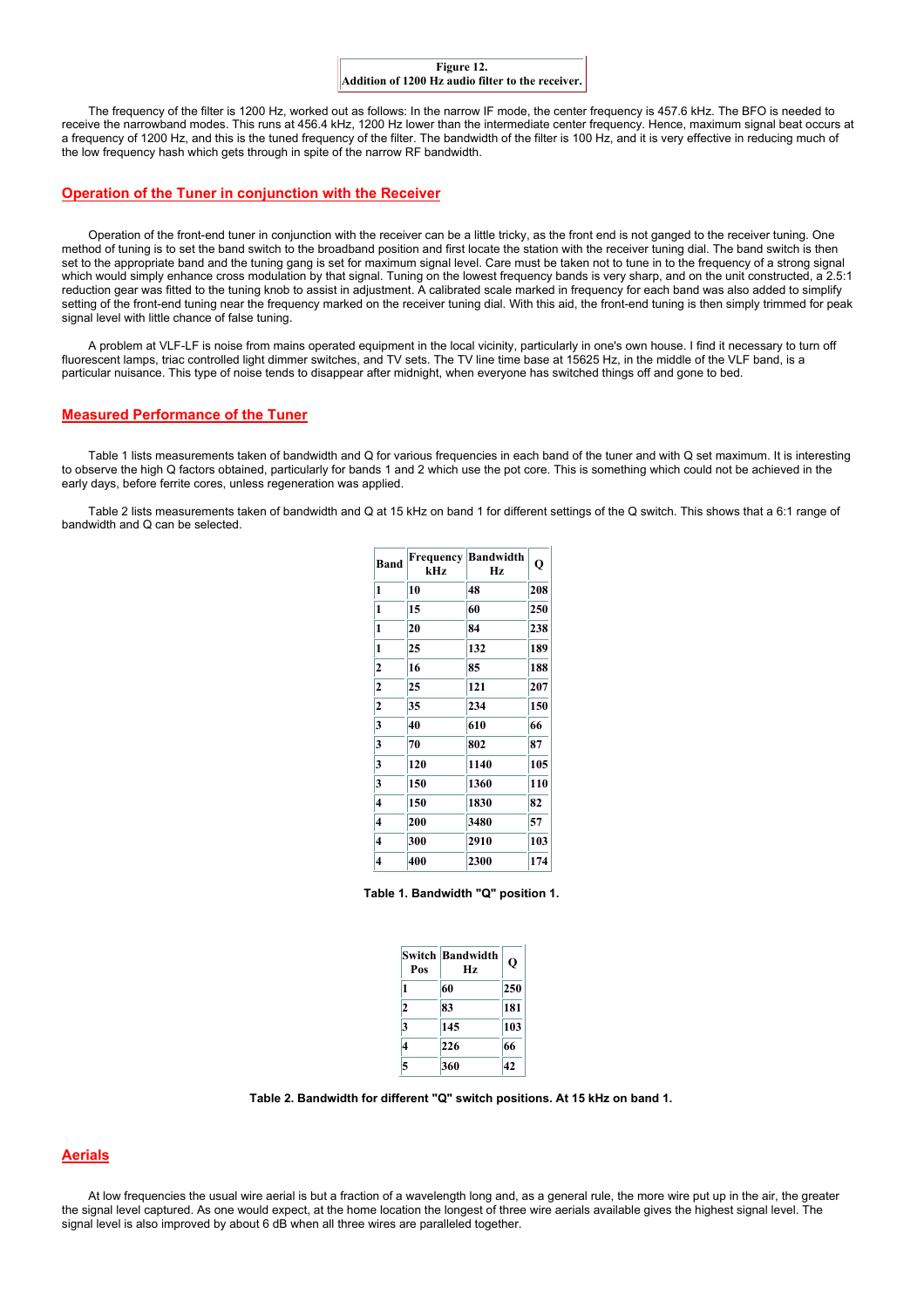Earlier mention was made of tuning the aerial. This is an optional addition which can be made to the front-end circuitry. By resonating the inherent capacitance of the aerial with series inductance and loading the output into the terminal resistance set by the Q switch, a further gain in signal level of at least 10 dB is achieved. The three paralleled wires at the home location measure a capacitance of around 1000 pF and resonance with this, over most of the VLF band, was made possible by tapping along the bank of series connected 10-mH chokes used in a test previously discussed. Resonance was found to be fairly broad and the 10-mH increments proved to be small enough to allow peaking of the signal.

 The front-end unit was ultimately fitted with a further switch, connected to ten of the 10-mH chokes and two other chokes, for tuning the aerial. The circuit diagram of this is shown in Figure 13 and as an optional block in Figure 11. The 10-mH chokes provide aerial tuning adjustment in fine steps between 13 and 50 kHz. As there were only two spare positions on the 12 position rotary switch for the higher frequencies, I had to be satisfied with 1.15 mH to resonate around 150 kHz and 150 uH to resonate around 400 kHz. As stated before, tuning is quite broad, and even with this compromise, some gain is achieved over the whole of the higher frequency range by the addition of the inductors.



 As is well known, the radiation resistance of an electrically very short aerial is but a fraction of an ohm. At resonance we see a low resistance, essentially that of the Earth, in series with the loss resistance of the inductor. This works out quite well to match into the low terminal resistance set by the Q switch. It must be pointed out, if not obvious, that the inductance values used in Figure 13 are selected for a particular aerial capacitance and might have to be varied to suit another aerial.

 At this stage, a brief mention of Norm Burton's aerial system might also be of interest. He uses a 33-foot 6~wire cage with 42 feet of 4-wire cage down lead. The cage at the top increases the capacitance to ground, raising its effective length and, therefore, its radiation resistance and aerial efficiency. He also uses a frame aerial, which gives lower signal level, but enables him to phase out some of the interference he gets from localized power lines. Norm tunes all his aerials and considers it essential for good reception at these low frequencies. \

#### Some final remarks

 It seems very clear that a highly selective front end is essential for good reception at VLF. A narrow bandwidth is needed to restrict the noise and this is more easily controlled in the IF stages of a superheterodyne, although some form of front-end tuning is clearly desirable to prevent cross modulation from strong local stations. What might seem less apparent is the fact that the noise level on this band is so high that the noise itself can cross-modulate the desired signal. It seems essential to restrict the noise bandwidth as much as possible before amplification takes place, and herein lies the need for the highly selective front end.

 All this ties in with much of what Norm Burton has told me. He has two superheterodyne receivers and a Marconi CR200 TRF receiver which tune the VLF band. The CR200, which has two tuned RF stages before detection, outperforms the other receivers both in minimizing noise and separating one station from another, not to mention the odd spurious responses the superhets happen to generate. He has also pointed out how single-valve regenerative receivers were successfully used on these low frequency bands in the early years. By using regeneration, effective Q would have to be high with resultant narrow bandwidth and good selectivity.

Dick Hope, VK4DLJ, informs me that there is quite a lot of interest in ELF-VLF-LF in the United States and that there is an organization called the Longwave Club of America. This club also distributes a magazine called, "Lowdown." Perhaps, in Australia, we should be pressing for an Amateur Radio section of the bands at these low frequencies. Judging by the lack of signals around 40 to 100 kHz, this spectrum does not appear to be greatly utilized. (Update: For some years now, the Wireless Institute of Australia has been attempting to persuade the Australian regulating authority to grant a Radio Amateur Station band in the LF region. So far (in year 2002) they have not had success.)

 To finalize the discussion, I have described a VLF-HF receiver, a bandwidth control, and a front-end tuner. The addition of the front end tuner improves the performance of, the VLF-LF receiver immensely. In fact, it would be a useful addition to any receiver which happens to tune these bands. With separate sharp RF tuning, Q switch, and possibly aerial tuning, the receiver is a little complicated to adjust but, once mastered, the results are certainly worthwhile. One further control to be watched is the receiver RF gain. With all the extra gain in the front-end tuned circuits, it is very easy to lock up the receiver with too much signal level.

 One might ask why the tuning could not be simplified by sensing the front-end tuned circuits with the receiver oscillator tuning. To make a highly selective tuned circuit at 10 to 30 kHz track accurately at 455 kHz difference, with the oscillator circuit at around 465 to 485 kHz, seems a highly difficult, if not impossible, task. It seems that with the superheterodyne, we must either trim the front end manually or tolerate the inferior performance of broader tuning.